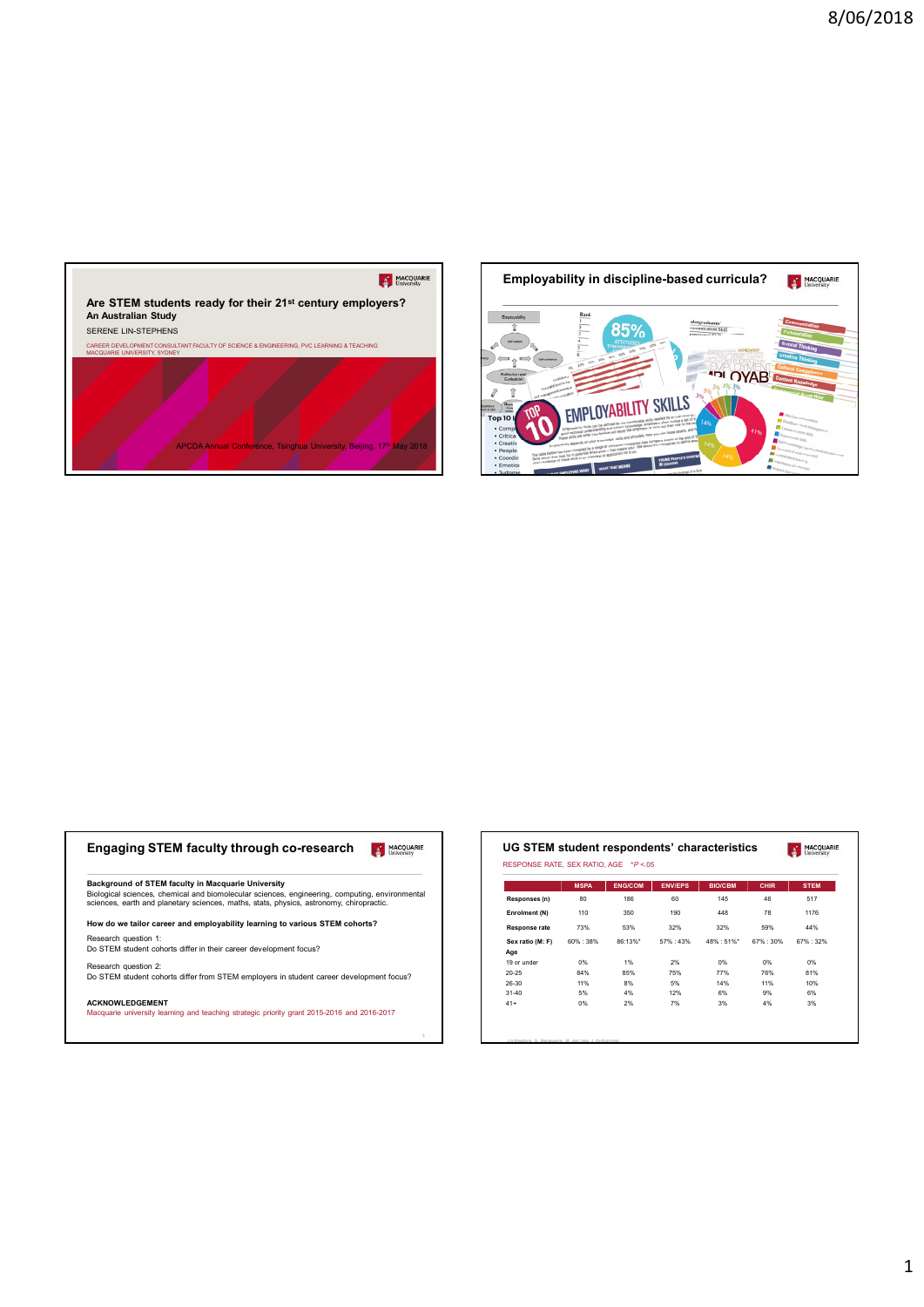|                                                 | <b>MSPA</b> | <b>ENG/COM</b> | <b>ENV/EPS</b> | <b>BIO/CBM</b> | <b>CHIR*</b> | <b>STEM</b> |
|-------------------------------------------------|-------------|----------------|----------------|----------------|--------------|-------------|
| Part time work                                  | 79%         | 62%            | 78%            | 89%            | <b>74%</b>   | <b>75%</b>  |
| Job search                                      | 35%         | 53%            | 60%            | 59%            | 15%          | 49%         |
| Student groups/societies                        | 25%         | 24%            | 37%            | 30%            | 22%          | 28%         |
| Unpaid work experience                          | 18%         | 22%            | 43%            | 37%            | 7%           | 28%         |
| Volunteer or community work                     | 28%         | 22%            | 40%            | 45%            | 15%          | 30%         |
| Project work involving external clients         | 34%         | 22%            | 47%            | 13%            | 3%           | 21%         |
| Full-time work                                  | 10%         | 17%            | 13%            | 8%             | 2%           | 11%         |
| Professional association involvement & networks | 3%          | 9%             | 12%            | 11%            | 0%           | 8%          |
| Overseas exchanges or studies                   | 4%          | 7%             | 12%            | 4%             | 0%           | 6%          |
| Part time work                                  | 79%         | 62%            | 78%            | 89%            | 74%          | 75%         |
| Job search                                      | 35%         | 53%            | 60%            | 59%            | 15%          | 49%         |
| Student groups/societies                        | 25%         | 24%            | 37%            | 30%            | 22%          | 28%         |
| Unpaid work experience                          | 18%         | 22%            | 43%            | 37%            | 7%           | 28%         |
| Volunteer or community work                     | 28%         | 22%            | 40%            | 45%            | 15%          | 30%         |

| UG STEM student respondents' characteristics<br>MACQUARIE<br>MACQUARIE<br>WORK HISTORY, PLAN WITHIN 1 YEAR OF COMPLETING DEGREE *P<.05                                               | UG STEM student respondents' characteristics<br>ACTIVITIES IN THE PAST 12 MONTHS *P <.05<br>MSPA ENG/COM ENV/EPS BIO/CBM CHIR* STEM<br>MSPA ENG/COM ENV/EPS<br>BIO/CBM CHIR STEM                       | 74%<br>75%<br>Part time work<br>79%<br>78%<br>89%<br>62%<br><b>Work History</b><br>35%<br>53%<br>60%<br>59%<br>15% 49%<br>3y3m*<br>5y10m<br>4y2m | 5y3m*<br>3y5m<br>4y<br>28%<br>25%<br>24%<br>37%<br>30%<br>22%<br>Average total paid work<br>history<br>18%<br>22%<br>43%<br>37%<br>7%<br>28% | 9m<br>6m<br>11m<br>1y1m<br>6m<br>10 <sub>m</sub><br>Average total unpaid work<br>28%<br>22%<br>40%<br>45%<br>15%<br>30% |  |
|--------------------------------------------------------------------------------------------------------------------------------------------------------------------------------------|--------------------------------------------------------------------------------------------------------------------------------------------------------------------------------------------------------|--------------------------------------------------------------------------------------------------------------------------------------------------|----------------------------------------------------------------------------------------------------------------------------------------------|-------------------------------------------------------------------------------------------------------------------------|--|
|                                                                                                                                                                                      |                                                                                                                                                                                                        |                                                                                                                                                  |                                                                                                                                              |                                                                                                                         |  |
|                                                                                                                                                                                      |                                                                                                                                                                                                        |                                                                                                                                                  |                                                                                                                                              |                                                                                                                         |  |
| history<br>34%<br>22%<br>47%<br>13%<br>3%<br>21%<br>$\rightarrow$<br>$\sim$<br>$\rightarrow$                                                                                         |                                                                                                                                                                                                        |                                                                                                                                                  |                                                                                                                                              |                                                                                                                         |  |
| Plan within 1 year of completing degree<br>10%<br>17%<br>13%<br>11%<br>8%<br>2%<br>87%<br>76%<br>67%<br>63%<br>54%<br>73%                                                            |                                                                                                                                                                                                        |                                                                                                                                                  |                                                                                                                                              |                                                                                                                         |  |
| Job search<br>Student groups/societies<br>Work<br>8%<br>3%<br>9%<br>12%<br>11%<br>0%<br>33%<br>19%<br>38%<br>56%<br>57%<br>37%<br>4%<br>7%<br>12%<br>4%<br>0%<br>6%<br>Further study | Unpaid work experience<br>Volunteer or community work<br>Project work involving external clients<br>Full-time work<br>Professional association involvement & networks<br>Overseas exchanges or studies |                                                                                                                                                  |                                                                                                                                              |                                                                                                                         |  |
| 5%<br>$0\%$<br>10%<br>Other<br>9%<br>18%<br>14%<br>79%<br>62%<br>78%<br>89%<br>74%<br>75%                                                                                            | Part time work                                                                                                                                                                                         |                                                                                                                                                  |                                                                                                                                              |                                                                                                                         |  |
| 35%<br>53%<br>60%<br>59%<br>15%<br>49%                                                                                                                                               | Job search                                                                                                                                                                                             |                                                                                                                                                  |                                                                                                                                              |                                                                                                                         |  |
| 25%<br>24%<br>37%<br>22%<br>28%<br>30%                                                                                                                                               | Student groups/societies                                                                                                                                                                               |                                                                                                                                                  |                                                                                                                                              |                                                                                                                         |  |
| 18%<br>Unpaid work experience<br>22%<br>43%<br>37%<br>7%<br>28%<br>28%<br>22%<br>40%<br>Volunteer or community work<br>45%<br>15% 30%                                                |                                                                                                                                                                                                        |                                                                                                                                                  |                                                                                                                                              |                                                                                                                         |  |

|                                                                                                                                                                                                                                       |                | <b>MACQUARIE</b><br>University | <b>Ordinal regression results</b><br>(LIN-STEPHENS, MAUGUERRA, AND UESI, FORTHCOMING) |
|---------------------------------------------------------------------------------------------------------------------------------------------------------------------------------------------------------------------------------------|----------------|--------------------------------|---------------------------------------------------------------------------------------|
| <b>Employer respondents characteristics</b>                                                                                                                                                                                           |                |                                |                                                                                       |
|                                                                                                                                                                                                                                       | Frequency      | Percentage                     | 1. Do students differ from each other in their CIL focus? Not re                      |
|                                                                                                                                                                                                                                       | 28             | 45%                            | Student cohorts share similar career information literacy learning focus, excep       |
|                                                                                                                                                                                                                                       | 25             | 40%                            | Maths/Stats/Physics/Astronomy (MSPA) cohort                                           |
|                                                                                                                                                                                                                                       | 5              | 8%                             |                                                                                       |
|                                                                                                                                                                                                                                       | $\overline{4}$ | 6%                             | The MSPA cohort's CIL focus are significantly lower than their STEM peers             |
|                                                                                                                                                                                                                                       | 24             | 39%                            |                                                                                       |
|                                                                                                                                                                                                                                       | 38             | 61%                            | 2. Do STEM students differ from their employer in CIL focus? \                        |
|                                                                                                                                                                                                                                       | 13y3m          |                                | All student cohorts different from employers in their CIL focus                       |
| n=62, N=80, response rate 78%<br>Organisation type<br>Large enterprise (200+)<br>Small/Medium Enterprise (< 200)<br>Government<br>Not for profit<br>Male<br>Female<br>Average experience in workforce<br>Average experience in hiring | 7y5m           |                                |                                                                                       |
|                                                                                                                                                                                                                                       |                |                                |                                                                                       |

| <b>Employer respondents characteristics</b>                |                 | MACQUARIE  | <b>Ordinal regression results</b>           |                                                                                      | MACQUARIE |
|------------------------------------------------------------|-----------------|------------|---------------------------------------------|--------------------------------------------------------------------------------------|-----------|
|                                                            |                 |            |                                             | (LIN-STEPHENS, MAUGUERRA, AND UESI, FORTHCOMING)                                     |           |
| n=62, N=80, response rate 78%                              |                 |            |                                             | 1. Do students differ from each other in their CIL focus? Not really.                |           |
| Organisation type                                          | Frequency       | Percentage |                                             |                                                                                      |           |
| Large enterprise (200+)<br>Small/Medium Enterprise (< 200) | 28<br>25        | 45%<br>40% | Maths/Stats/Physics/Astronomy (MSPA) cohort | Student cohorts share similar career information literacy learning focus, except the |           |
| Government                                                 | 5               | 8%         |                                             |                                                                                      |           |
| Not for profit                                             | $\overline{4}$  | 6%         |                                             | The MSPA cohort's CIL focus are significantly lower than their STEM peers            |           |
|                                                            | $\overline{24}$ | 39%        |                                             |                                                                                      |           |
|                                                            | 38              | 61%        |                                             | 2. Do STEM students differ from their employer in CIL focus? Yes.                    |           |
| Average experience in workforce                            | 13y3m           |            |                                             | All student cohorts different from employers in their CIL focus                      |           |
|                                                            | 7y5m            |            |                                             |                                                                                      |           |
| Average experience in hiring                               |                 |            |                                             |                                                                                      |           |